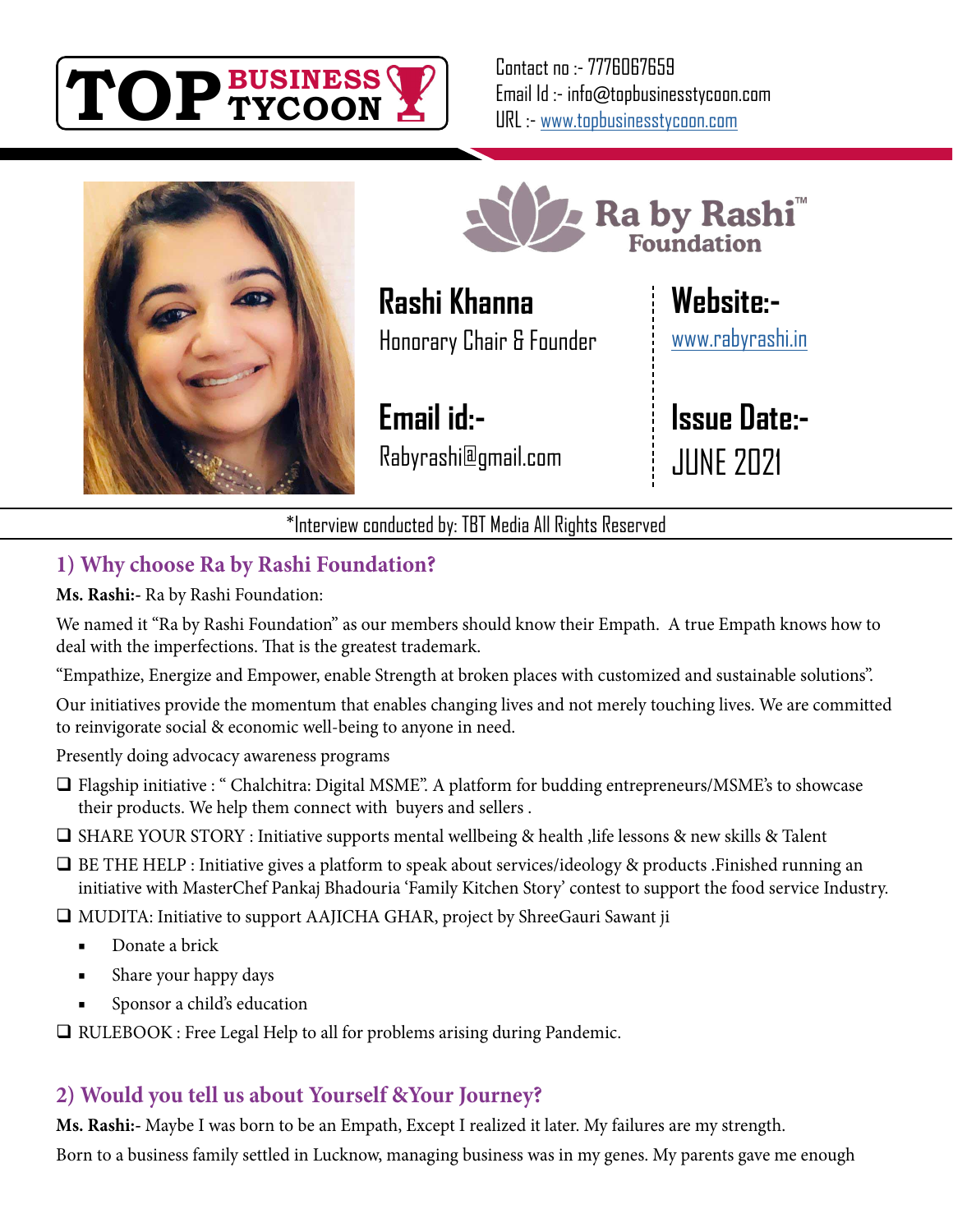# "The more real I am the less pressurised I am .I remind myself each moment that I need not fit in the rules to help people" - Rashi **Ra by Rashi Foundation**

freedom as a child to incubate my own personality. As a trained Bharatanatyam dancer & a classical vocalist with many certified art and pottery courses to my forte. As a child, I was always strong headed and was involved in charity and fundraising initiatives at school & college level. My initial schooling was at La Martiniere girl's college, lucknow and finished my later years at Army Public school, that gave me a vast culture exposure. As I finished my PGDPR from Lucknow university with my thesis in Terracotta industry, I immediately set up my unit in the village Chinhat, Lucknow.

That was the turning point, when I realized that I could sell anything due to my humble marketing skills. Being in the b2c selling and manufacturing business was my forte. With Pottery, art as my talents I was able to strategize sales. Exhibited with Lalit kala Academy regularly to get more exposure.

#### **3) How do you stay on top of changes in the process, changes in thought of industries that you are going to look at more now?**

**Ms. Rashi:-** I feel that the Welfare Industry is the need of the hour and has been working day and night for our country specially in times of distress. We at Ra by Rashi Foundation have been providing regular amenities to women, children and old parents in DelhiNCR. Our mental health experts have been hearing and talking to people who have lost jobs. We have partnered with few HR consultants and life coaches who are helping our members with free training and skill development so that they can restart work. Business men have suffered the most so we help them by connecting to their buyers which has been a sigh of relief. Our industry is doing its best but I still feel there is a lack of empathy, hence we are more strong with our ideas of bringing a change to this industry.

#### **4) What incident had most influenced your career choice?**

**Ms. Rashi:-** Just to make it more difficult, I got ill with Face palsy and had to leave everything to be at home in 2014. Difficulties always taught me to fight them even harder. That was a turning point.

My focus has always been on doing good work and little did I realize that in this world people will always question your turnovers. That is when I wanted to turn the tables.

#### **5) What/Who Inspires Ra by Rashi Foundation to start a platform for a social wellness cause? How it is going for you?**

**Ms. Rashi:-** My source of motivation is that one smile, I can give to the one who needs it the most. I aim to provide